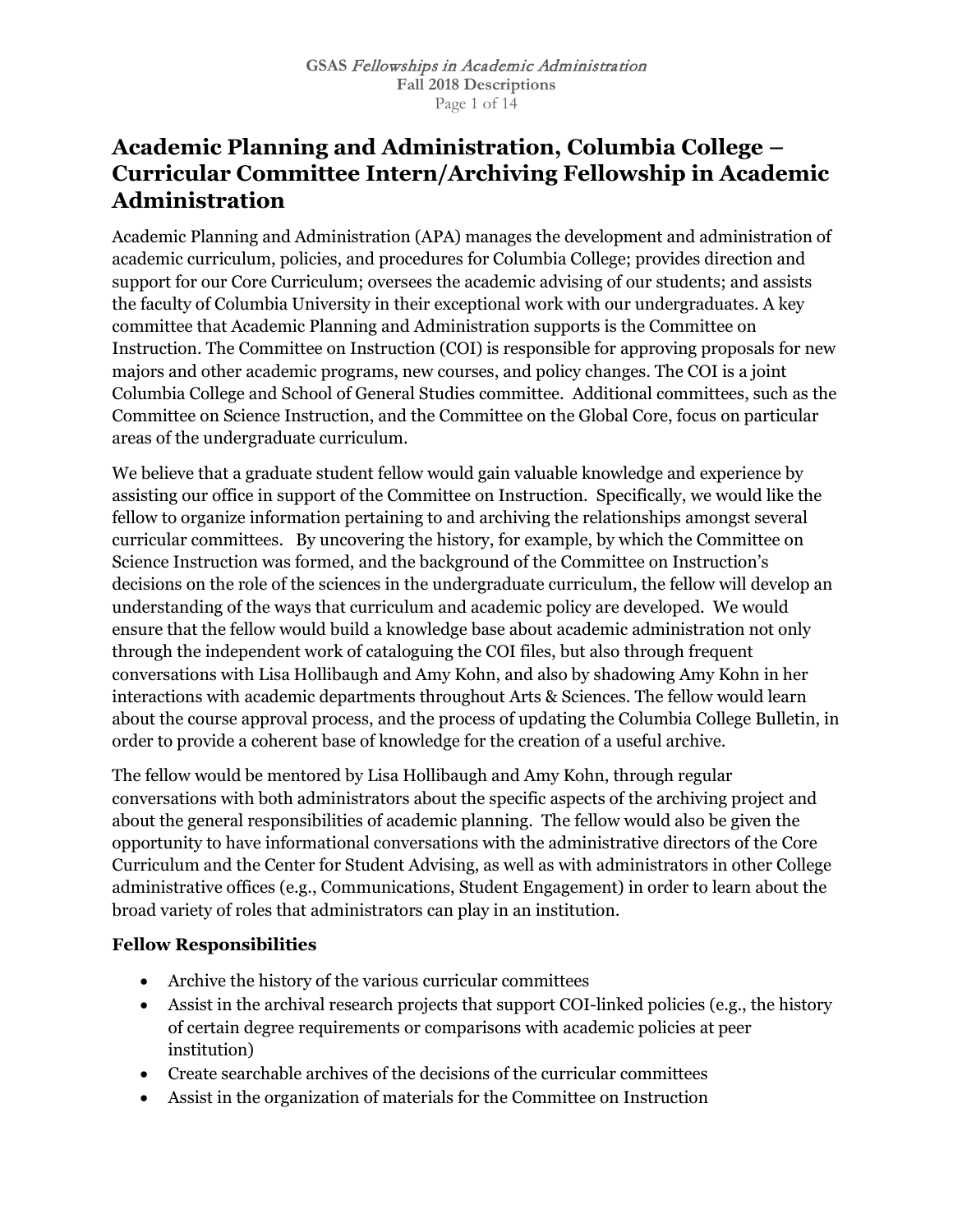#### **GSAS** Fellowships in Academic Administration **Fall 2018 Descriptions** Page 2 of 14

## **Desired Qualifications**

- Highly organized
- Good computer skills (including a familiarity with Excel, Google Docs
- Willing to learn
- Ability to work well as part of a team

## **Expected Fellow Time Commitment**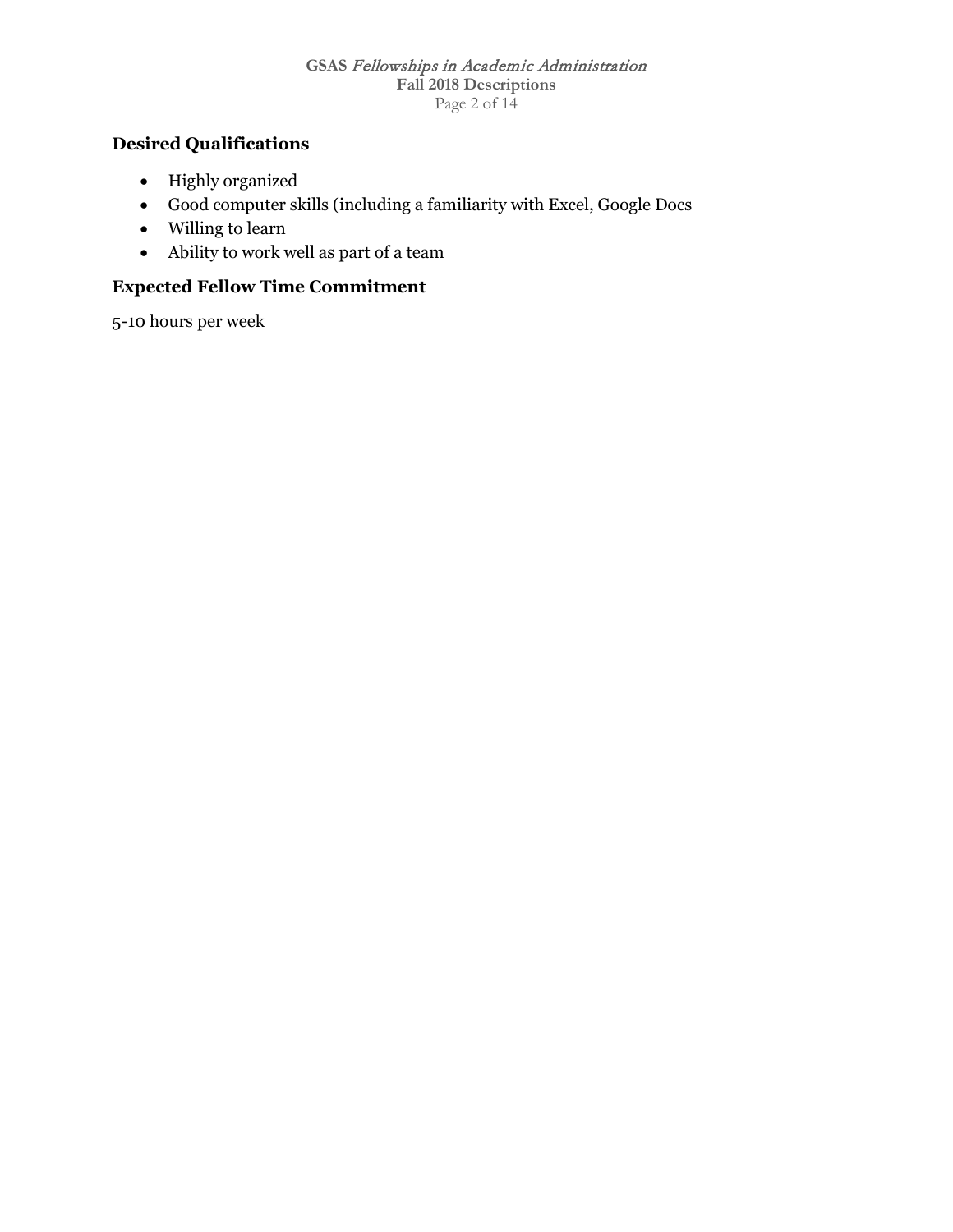# **Center for the Study of Ethnicity and Race – Media and Idea Lab**

Founded in 1999, the Center for the Study of Ethnicity and Race (CSER) is one of Columbia University's main and most vibrant learning spaces. The Center's mission is to support and promote the most innovative thinking about race, ethnicity, indigeneity, and other categories of difference to better understand their role and impact in modern societies. To promote its mission, the Center organizes conferences, seminars, exhibits, film screenings, and lectures that bring together faculty, as well as undergraduate and graduate students, with diverse interests and backgrounds.

The Media and Idea Lab is a project of CSER. Founded in 2012, the Lab is a university-wide, global, and capacious space for interdisciplinary, multi-method, and innovative work by scholars, students, and practitioners in all disciplines and schools. The Lab is particularly interested in bringing together scholarship, storytelling, media, and other forms of knowledge to advance research that addresses complex problems of social exclusion and marginalization. At present, the Lab is supporting four projects: Arthur Schomburg and global black intellectual history, Asian American and Latino media participation, US-Cuba relations through visual culture, and debt crisis in Puerto Rico, The Gallery at the Center is also part of the Lab and its main mission to show artistic and thematic exhibits around CSER's key areas of interest, including immigration, citizenship, national formations, labor, public space, race, ethnicity, and/or indigeneity.

The fellow will be assigned to work on the media project, which is currently engaged in producing two major public scholarship reports. The first report will be the third and last on a series of reports on Latinos in media that include *The Latino Media Gap* (2014). The project will focus on the genre of comedy and will consist of a written and illustrated report, and a video featuring both well-known and emerging comedy creators. The second will be the first ever benchmark report on Asian Americans in media since the beginning of cinema to the present.

## **Fellow Responsibilities**

- Participate in the creation of a plan to complete the project
- Create a timetable to execute the plan
- Conduct research as required
- Participate in writing a public report
- Promote the project or projects to the press and general public

#### **Desired Qualifications**

- Excellent writing and research skills
- Ability to work independently and as part of a team, and communicate effectively
- Ability to work with Excel and social media platforms
- Familiarity with US media history desired but not required

## **Expected Fellow Time Commitment**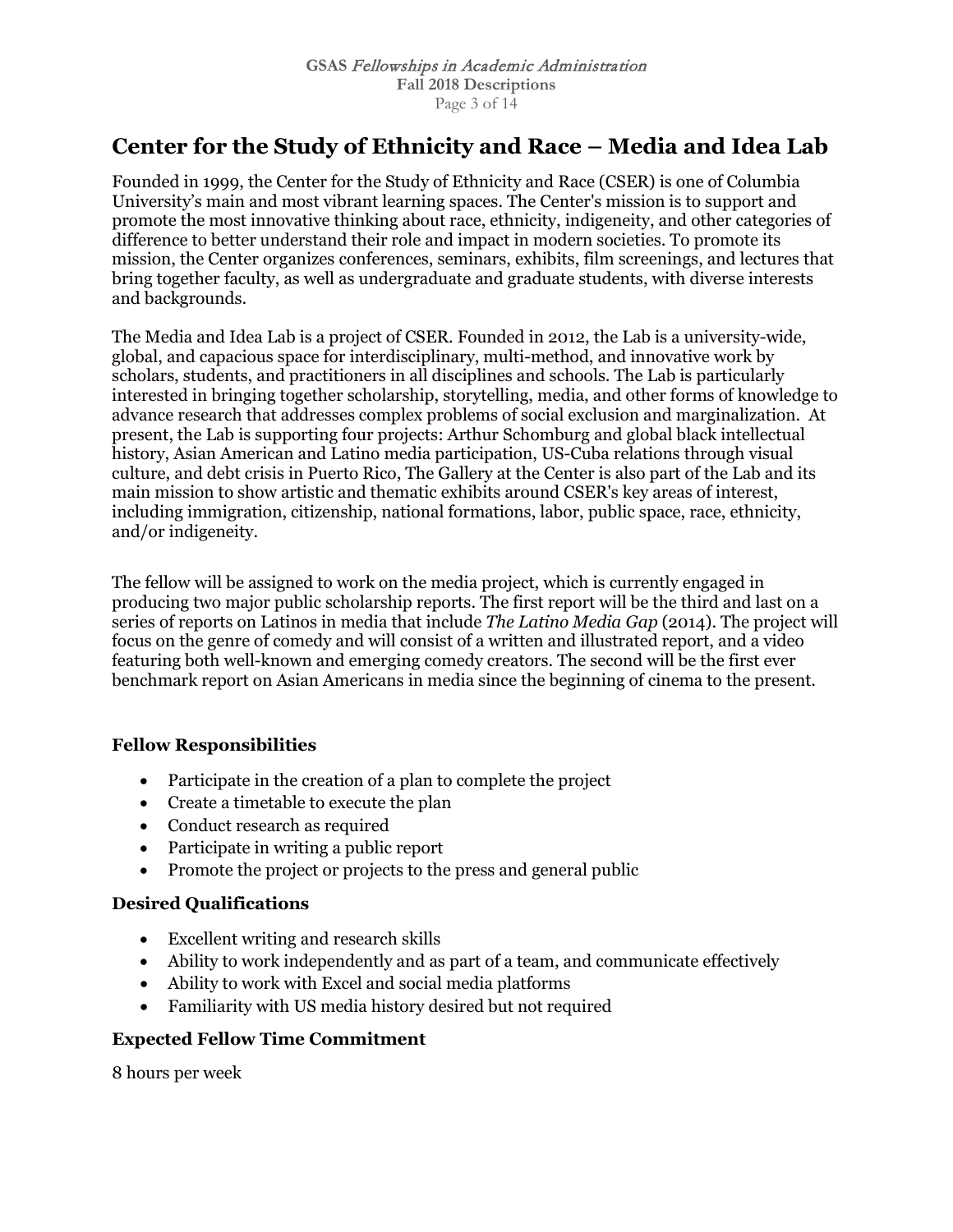## **The Center for Teaching and Learning – Graduate Student Teaching Development Program Consultant**

The Center for Teaching and Learning (CTL) partners with faculty, students, and colleagues across the university to support excellence and innovation in teaching and learning. The CTL is committed to advancing the culture of teaching and learning for professional development, curricular enhancement, and academic support through its programs, services, and resources.

The CTL supports the professional development of Columbia graduate students across the university with current or future teaching responsibilities. The CTL also offers an array of support to graduate students to help them reflect on, improve, and measure their teaching at Columbia. Graduate students participating in the CTL's programs and services develop a sense of pedagogical agency, interdisciplinary exchange, and peer-driven inquiry that helps prepare them for the future in a variety of academic and professional settings. They also develop instructional practices that are learner-centered and inclusive.

The Graduate Student Programs and Services (GSPS) team at CTL seeks a graduate student dedicated to improved teaching development to assist with select program delivery, development, and assessment. The GSAS Fellow will participate and help evaluate our foundational Essentials of Teaching and Learning series as well as the new Teaching Development Program.

The program consultant will:

- Help plan and attend Essentials sessions on Sept. 17, 24, Oct. 1, Oct. 8 from  $12 1:45$  pm
- Conduct assessment activities to help evaluate program objectives
- Conceptualize and facilitate resource development in the light of assessment
- Assist with the facilitation and assessment of early activity in the CTL's new Teaching Development Program

## **Please list the fellow's responsibilities for the semester:**

The GSAS Fellow's responsibilities will be more specifically mapped out in partnership with the Fellow, as it is important for us to involve the Fellow in decisions about the emphasis, order, and flow of work in this project. But overall the Fellow should expect to:

- Review resources generated and collected for specific teaching support programs and services
- Experience and evaluate a program cycle, create recommendations for future development
- Edit and develop program resources
- Strategize ways to engage targeted audiences around program objectives

## **Desired Fellow Qualifications**

- Familiarity with CTL programs and services for graduate students
- Demonstrated interest in graduate student teaching development
- Strong digital organization skills
- Communication skills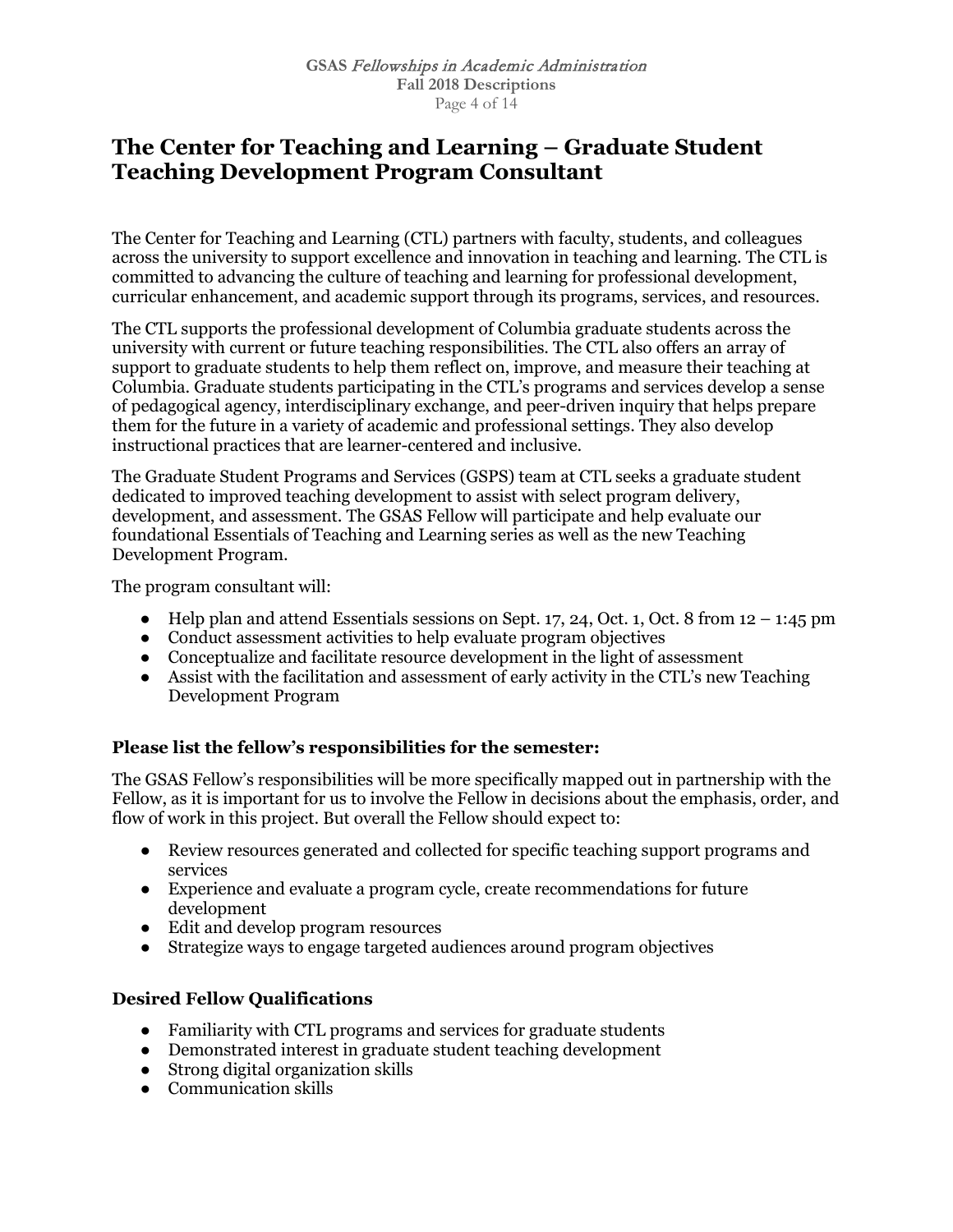- Some familiarity with educational literature and the scholarship of teaching and learning is desirable, but not required
- Availability to attend Essentials of Teaching and Learning sessions on Sept. 17, 24, Oct. 1, Oct. 8 from 12 – 1:45 pm

**Expected Fellow Time Commitment**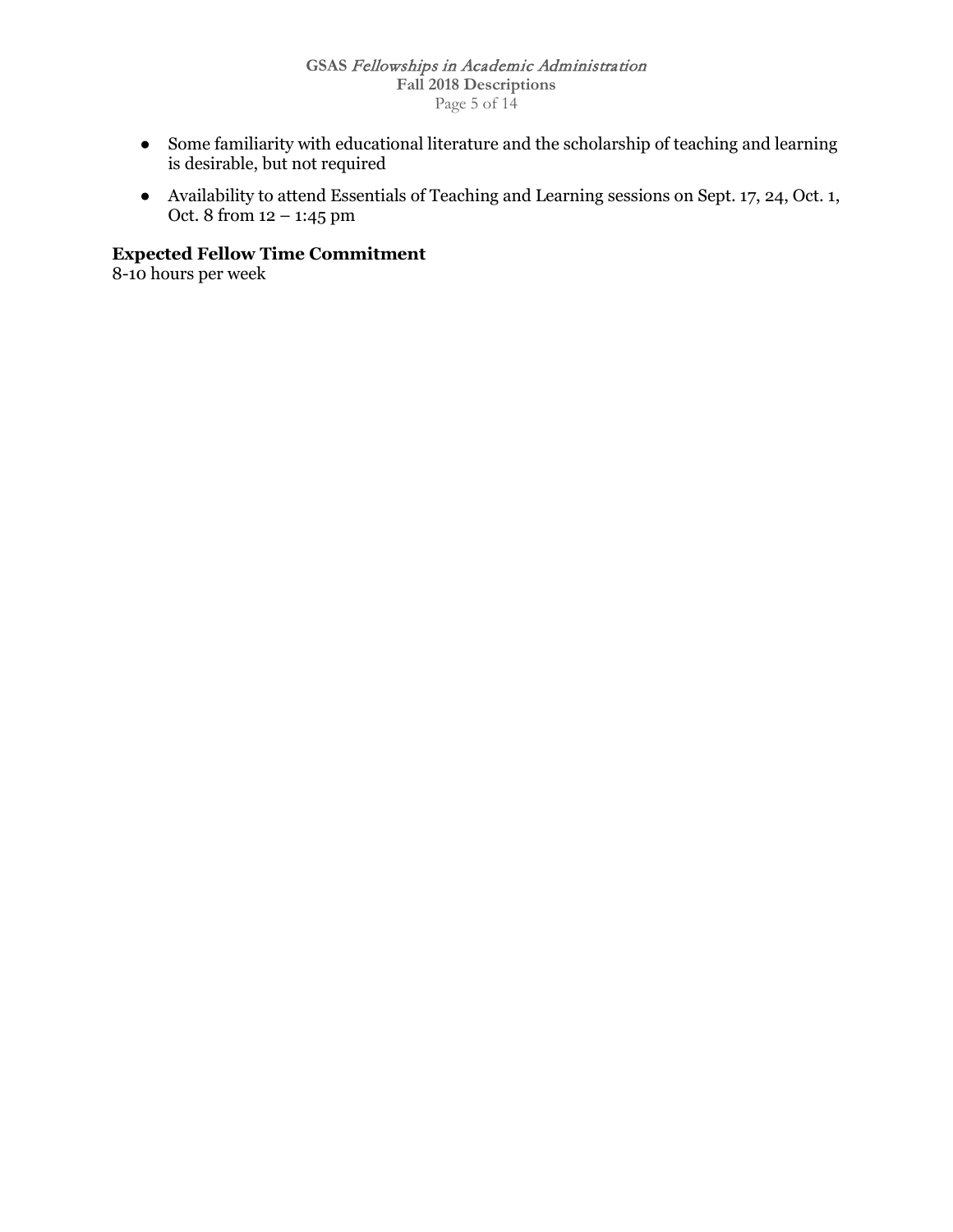## **Columbia Community Service – Grantee Resources Liaison**

Being a good neighbor by assisting local nonprofit organizations is an important part of Columbia's mission. Columbia Community Service (CCS) helps to achieve this goal by providing a means for faculty, staff, and retirees of Barnard College, Columbia University, and Teachers College to contribute to an annual campaign that assists local nonprofit organizations, such as soup kitchens, after-school programs, retiree services, health and rehabilitation centers, and other critical community programming.

Every year, Columbia Community Services makes grants to local community organizations, as well as provide logistical support and professional advising. Because the university covers all administrative expenses, 100 percent of the contributions are used for direct services.

The Columbia Community Service Office needs assistance fulfilling its promise to provide support to current CCS grantees. Support will include monitoring questions related to grant funding, providing grantees with recommendations for additional resources, and reviewing the receipt reporting documents that show the funding was used.

We expect the fellow to gain skills in areas such as team-building, effective time management skills, data gathering, and creative problem solving. We also hope that they will gain some understanding of the skill of fundraising and how to collaborate with community partners.

## **Fellow Responsibilities**

- Monitor questions from current CCS grantees related to grant funding
- Research further funding opportunities
- Provide recommendations for funding resources for grantees
- Review receipt reporting documents

## **Desired Qualifications**

- Excellent written and verbal communication skills
- Detail-oriented
- Exceptional interpersonal skills
- Adept researcher
- Knowledge of grant funding practices a plus but not necessary

## **Expected Fellow Time Commitment**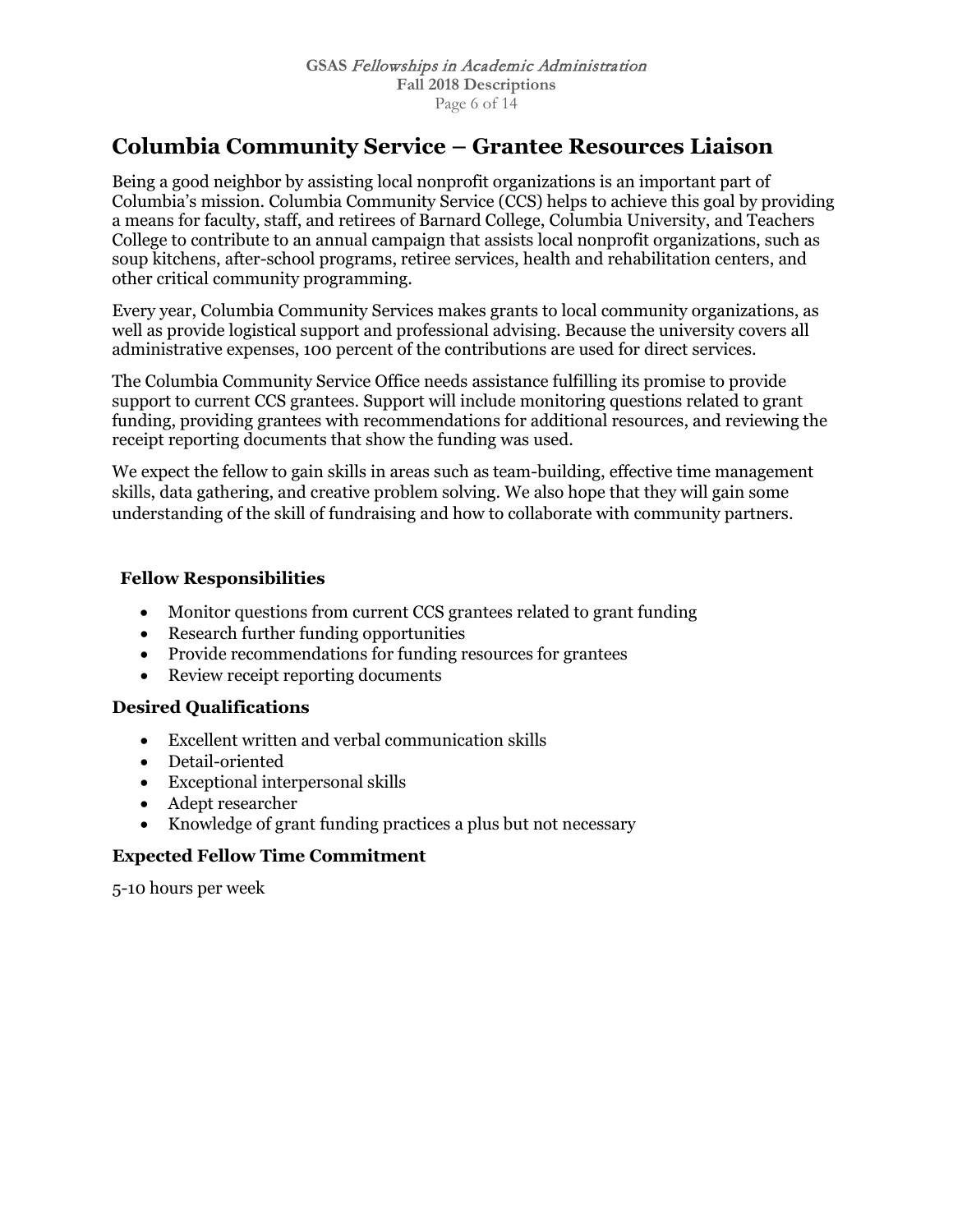## **Digital Scholarship, Columbia University Libraries – Digital Scholarship Programming at the Studio @ Butler**

The Columbia University Libraries are dedicated to the development and support of digital scholarship research and practice. Our office provides training and support in project management, scholarly communication, digital humanities technologies and platforms, digital publishing, and open scholarship. Our training and event space, the Studio @ Butler, is designed to enable the Columbia community to gather and collaborate on practices that advance digital pedagogy and scholarship.

The Office of Digital Scholarship fellow will help design, coordinate, and manage a fall digital humanities speaker series, events for Open Access Week, and ongoing training workshops in the Studio @ Butler. He/she will manage the studio's website and social media presence, and be responsible for promoting events in the studio on campus and online. They will be expected to attend the Studio's OpenLab on Friday afternoons, where members of the digital humanities community across campus come to learn, co-create, and share knowledge.

#### **Fellow Responsibilities:**

- Help design, coordinate, and manage a fall digital humanities speaker series
- Collaborate with the office of digital scholarship to plan Open Access Week and digital humanities workshops
- Manage the Studio  $\omega$  Butler's web presence, creating web content, updating the events. calendar, and taking charge of the social media for the space
- Promote events and workshops at the Studio across campus
- Attend OpenLab on Friday afternoons

## **Desired Qualifications:**

- Strong interest in digital research methods and/or digital scholarship
- Commitment to diversity, equity, and inclusion
- Experience with cross-campus collaboration and outreach
- Outgoing, collaborative spirit
- Strong project management skills
- Knowledge of social media platforms

## **Expected Time commitment:**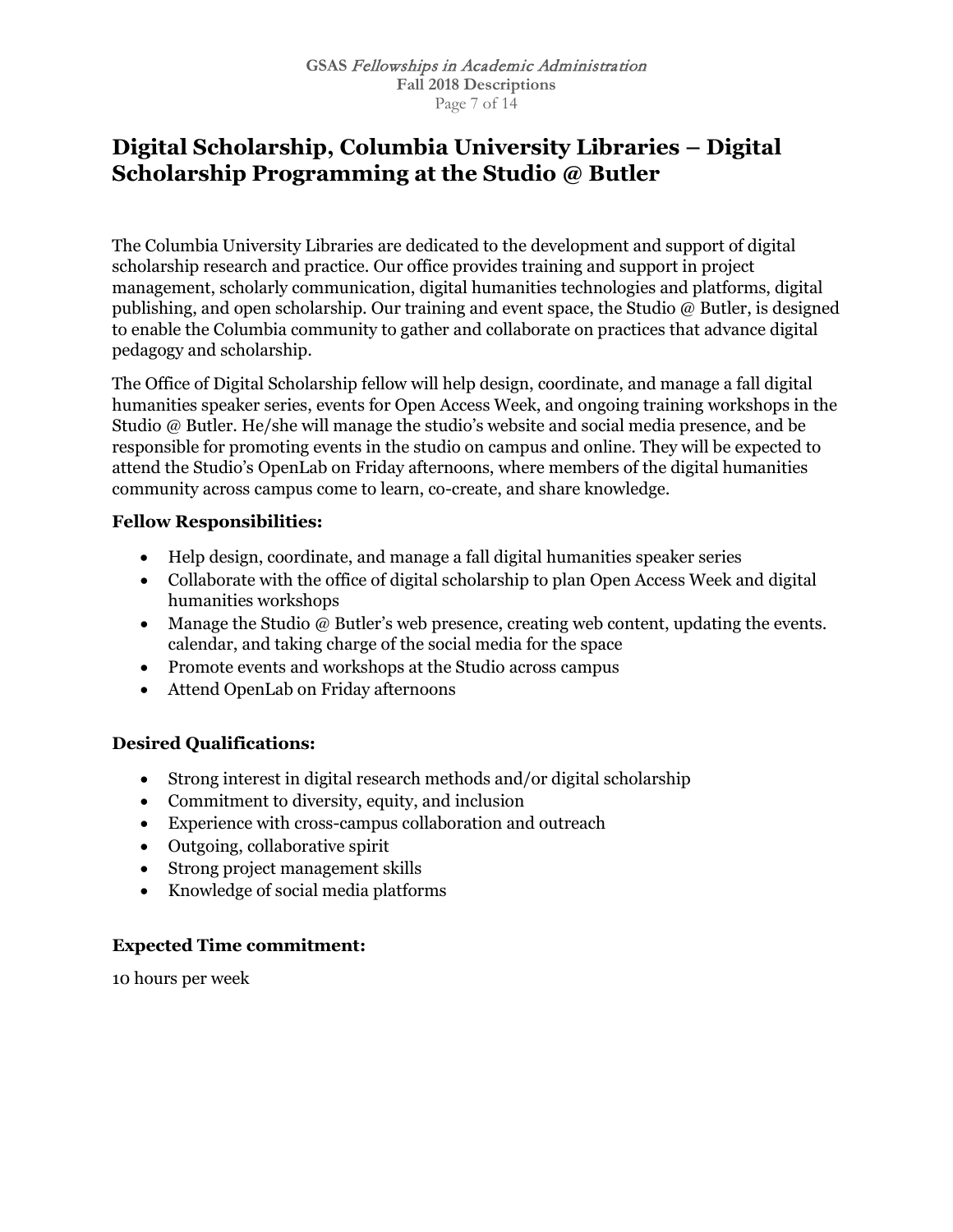# **Columbia University Press – Literature in Translation: Acquisitions and Marketing**

Columbia University Press seeks to enhance Columbia University's educational and research mission by publishing outstanding original works by scholars and other intellectuals that contribute to an understanding of global human concerns. The Press also reflects the importance of its location in New York City in its publishing programs. Through book, reference, electronic publishing, and distribution services, the Press broadens the university's international reputation.

Columbia University Press plays a major role in bringing international literature to Anglophone audiences. This list focuses on East Asian literature, a historic strength of both the university and the Press. We have recently added Russian literature in translation in the form of our Russian Library series. The Fellow will assist with the formulation and implementation of a plan to better market these books, both to academic and non-academic audiences. This task requires an interest in course design, academic trends, and literary publications and will encourage deeper contemplation of the relationship between the academy and the wider world.

The Fellow will also be encouraged to weigh in on acquisitions decisions. The Fellow will read book proposals and translation samples and help to decide how the Press can best allocate its resources on the translation list. This will be good preparation for a student interested in pursuing a career in publishing after graduation.

#### **Fellow Responsibilities**

- Research syllabi that include translated literature
- Writes pitches for potential course adoption titles
- Research and brainstorm potential ancillary materials
- Suggest improvements to e-marketing and direct mail procedures
- Attend launch meetings with marketing and acquisitions teams
- Brainstorm general interest marketing plans with acquisitions editor and publicist
- Read and report on book proposals and translation samples

#### **Desired Qualifications**

- Knowledge of the academy
- Interest in translated literature
- Teaching experience
- Research and writing skills
- Knowledge of a second language preferred; Chinese, Japanese, Korean, and/or Russian would be particularly helpful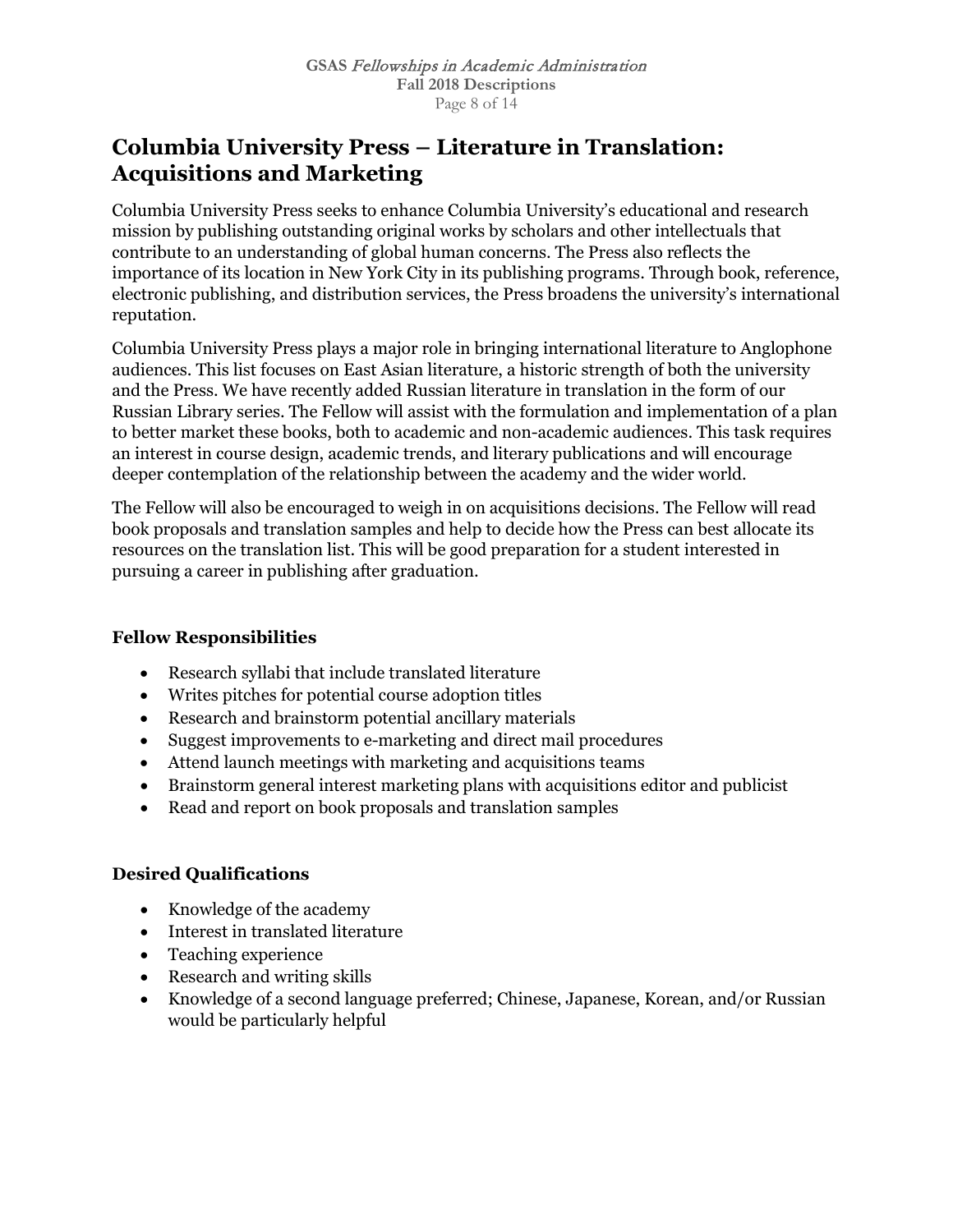## **Expected Fellow Time Commitment**

8-10 hours per week, for one full day, or two half days. Please note that the Fellow will be expected to travel to the Columbia University Press offices at 61 West 62nd Street, New York, NY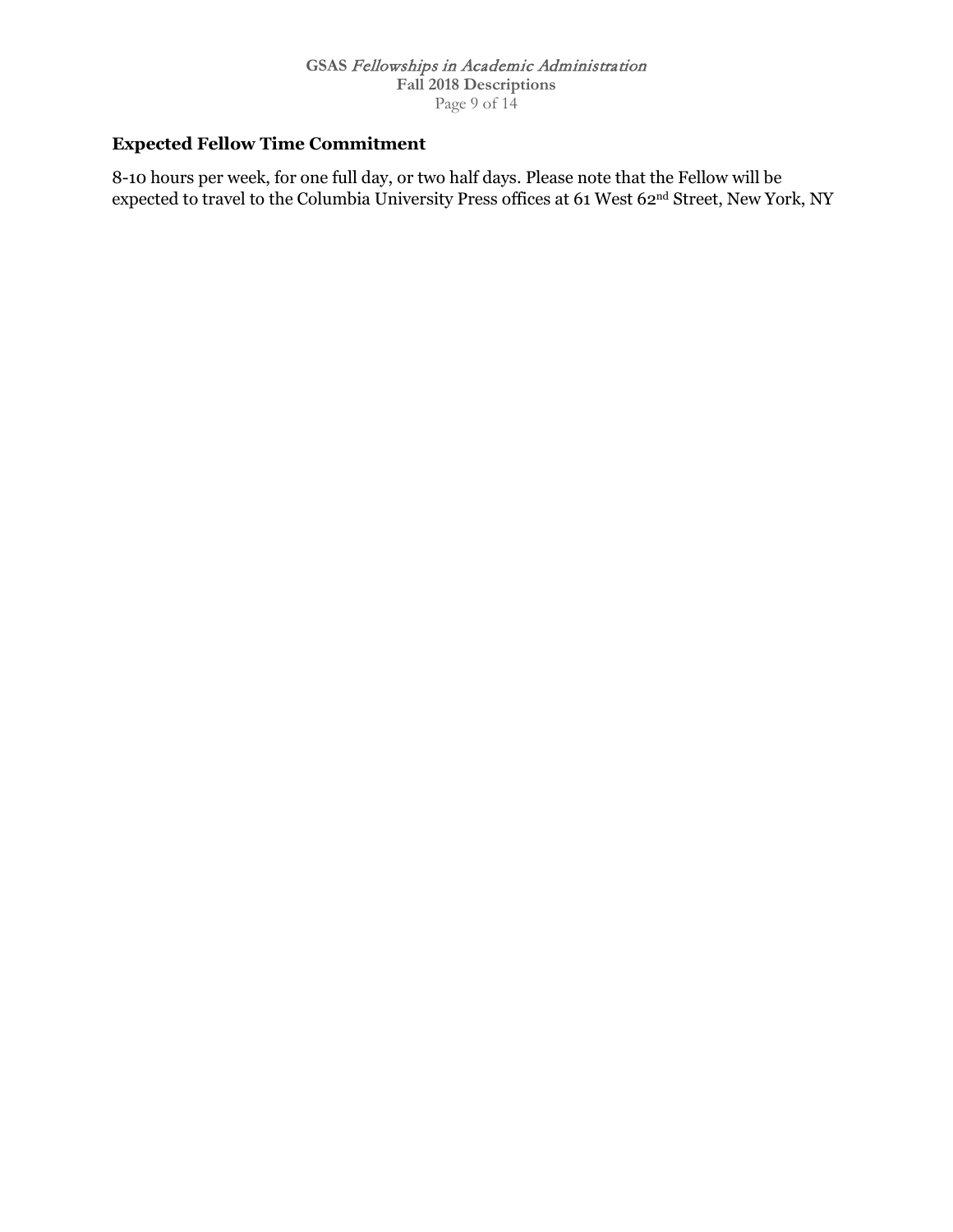# **Institute for Comparative Literature and Society – ICLS 20th Anniversary Archive Preparation**

One of the Institute for Comparative Literature and Society's primary goals is to provide institutional support for cross-disciplinary and cross-regional comparative work, acknowledging the force of recent changes in the humanities, the social sciences, law, architecture, and the performing arts. In its capacity to embrace and bridge the totality of languages and traditions studied at Columbia, ICLS provides the only site for comparative scholarship across languages of more than one language group, including extensive engagement with non-European languages. Simultaneously, ICLS has emerged as the primary intersection between literary studies and social science studies at Columbia, not only across the Arts and Sciences, but also the School of Architecture, the School of Law, and the School of Medicine. The Institute is both a full-fledged curricular and degree-granting unit and a major research hub for Columbia University and its global programs. ICLS is a recognized leader nationwide in the newer developments of the comparative literature discipline: a truly global purview and crossdisciplinary work. Both in theory and in practice, in research and in teaching, ICLS brings the comparative methods of studying literature and society into the current globalized conditions of producing knowledge and making history.

In preparation for our 20th Anniversary celebration, the Summer Admin Fellow will be assisting the Assistant Director in organizing and compiling our Institute's archive. The archive is mostly electronic but there are some hard copies that will need to be made digital. In addition, the Fellow will be asked to prepare promotional material using glimpses into ICLS's archive to celebrate and educate on its history to be used in the build up to our anniversary event in November. Tasks may include some alumni surveys and database updating.

## **Fellow Responsibilities**

- Organize and archive historical documents of an institute's administrative office
- Promotion on social media and through blogs
- Update databases and spreadsheets
- Communicate with speakers, arranging travel, and other event planning

## **Desired Qualifications**

- Attention to detail
- Excellent communication skills
- Previous experience in Photoshop or InDesign, a plus, but not necessary

## **Expected Fellow Time Commitment**

5-10 hours per week (will vary each week)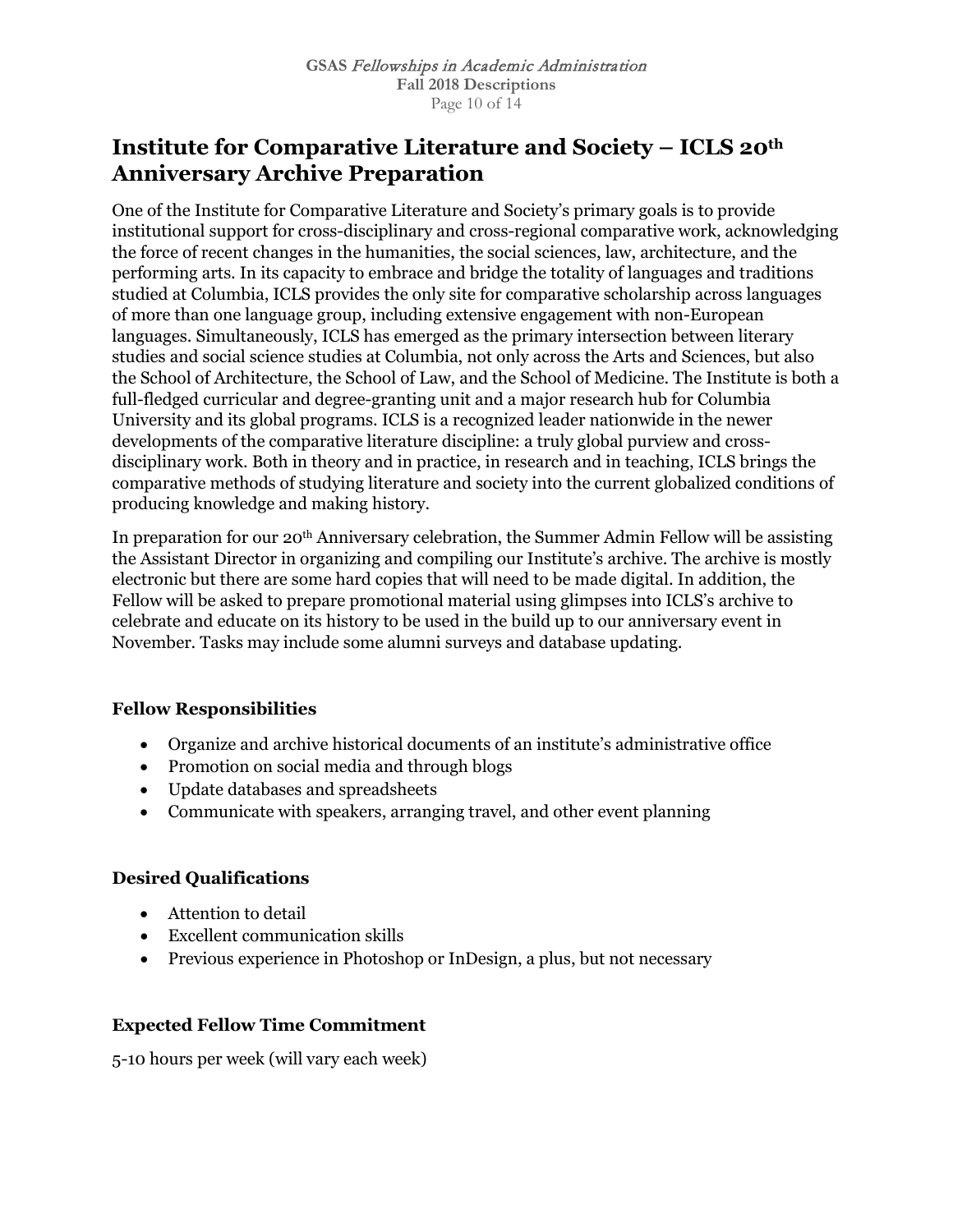# **Institute for Israel and Jewish Studies – Public Programming Fellow**

The Institute for Israel and Jewish Studies – Columbia University's center for the academic study and discussion of Jewish life, history, and culture – has long been a national and international leader in the field. Over its half-century history, IIJS has trained many of the field's leading figures. Its scholars and students have produced lasting and central works of scholarship in a field that continues to grow exponentially across the United States. The Institute is dedicated to the academic study and discussion of Israel and Jewish Studies. Committed to blending rigorous scholarship with cutting edge teaching and intellectual opportunities, IIJS explores the best that's been thought and said in the field and examines the length and breadth of Jewish history and culture, as well as Israel and all of its complexities.

The IIJS produces over 50 public programs per year in partnership with external organizations and various departments and institutes across Columbia University. These programs invite leading scholars, filmmakers, journalists, etc. in the field of Israel and Jewish Studies to share their expertise on campus. The Public Programming fellow will be assisting to coordinate these public events and creating post- event reports.

#### **Fellow Responsibilities**

- Track participating event attendees
- Attend and facilitate 1-2 events per week
- Write and edit public facing materials
- Analyze data and create recommendations

#### D**esired Fellow Qualifications**

- Ability to work independently and manage time-sensitive tasks. A self-starter
- Strong organizational and analytical skills
- A positive attitude
- Excellent computer skills or ability to obtain them
- Copyediting experience
- Detail-oriented
- Excellent written communication and interpersonal skill
- Interest in Jewish Studies

## **Expected Fellow Time Commitment**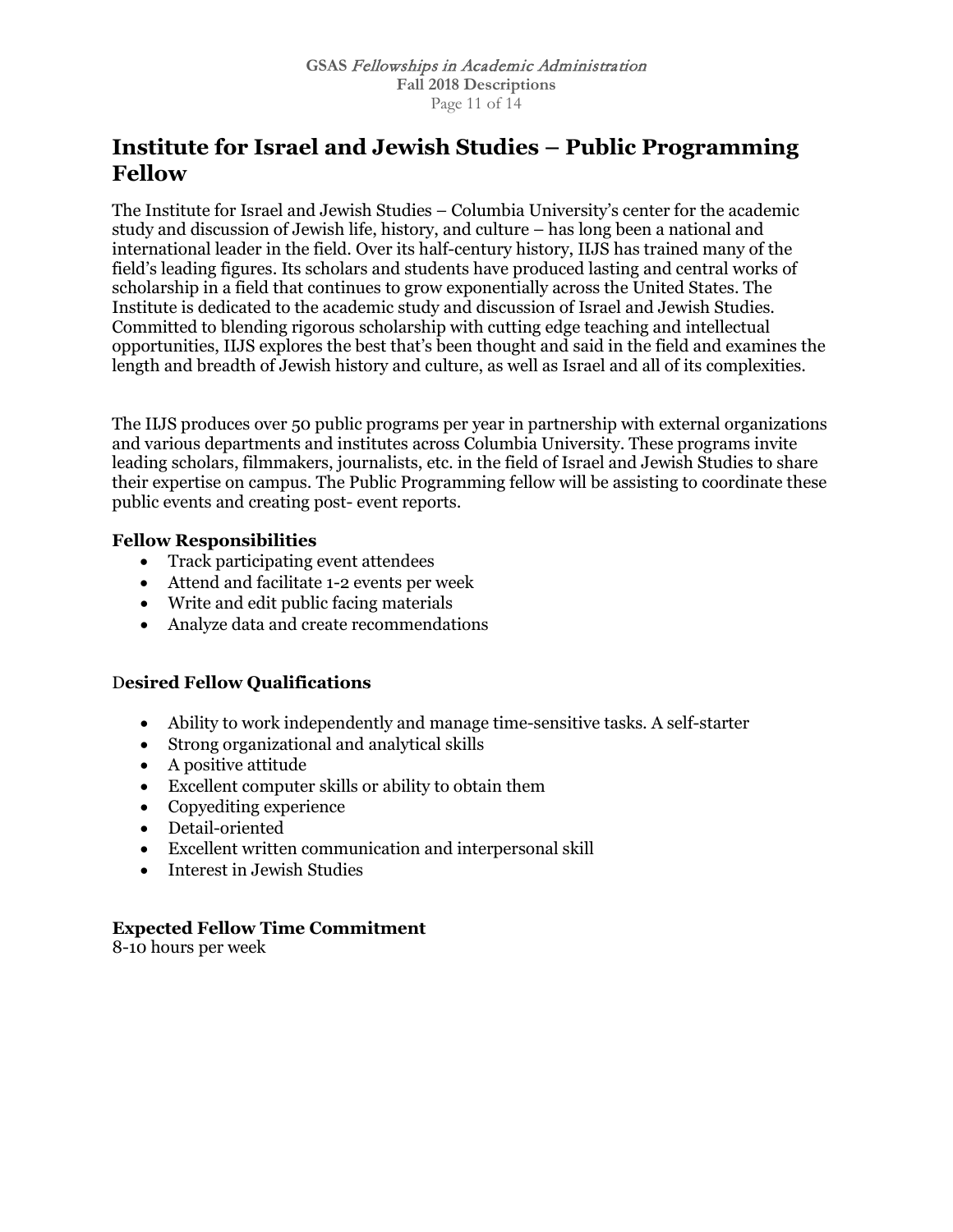## **Office of the Executive Vice President for Research – An Introduction to Corporate Research Sponsorship: A Primer**

The Office of the Executive Vice President for Research is responsible for stewarding, protecting, and expanding university-wide research, and the faculty, postdocs, and research scientists that constitute this community. The larger office is primarily involved in compliance—environmental health and safety, animal controls, IRB, etc. - but we maintain a robust fundraising and communications arm designed to aid faculty in developing new grant proposals, relating with extramural sponsors, and strategically planning across schools, departments, and campuses.

Corporate sponsorship—meaning having private companies fund new research projects—is an underrepresented effort across Columbia University, as our core strengths are in soliciting the federal government, private foundations, and individual donors. This historically small focus does inadequate justice both to Columbia's range of research excellence, and to its location in a global commercial hub. We suspect that faculty do not solicit private industries for funding because these are atypical sponsors—in short, we suspect that faculty do not know how to fundraise with corporations. We would like to teach them.

This project is to develop a primer—a website with recommendations for how to approach submitting a proposal to a corporation, in terms of language, highlighting important information, understanding unique expectations, and utilizing administrative resources across the university. This information will be gleaned through web research, and extensive interviews with faculty and administrators across all campuses.

The fellow will be mentored via weekly check-in meetings, and will attend each faculty and staff interview, which will afford unique and valuable relationships with senior employees of the university. The fellow will also have an active role within the larger Office of the Executive Vice President for Research, which will involve indirect and less frequent mentorship by two executive directors and one associate director.

The selected fellow will gain vast insight into the world of research funding, which is invaluable for those seeking future employment as faculty, staff researchers, or general administrators in higher education. Specifically, the fellow will learn about qualitative research (namely interviewing), manuscript editing, business writing, and web design. This position will bring the Fellow into close contact with multiple factions across the entire university.

## **Fellow Responsibilities**

- Conduct web research
- Develop interview questions, and communicate with faculty and staff interviewees
- Draft a final narrative
- Depending on time and interest, engage in web development, graphic design, quantitative analysis via Excel, and present findings to senior leadership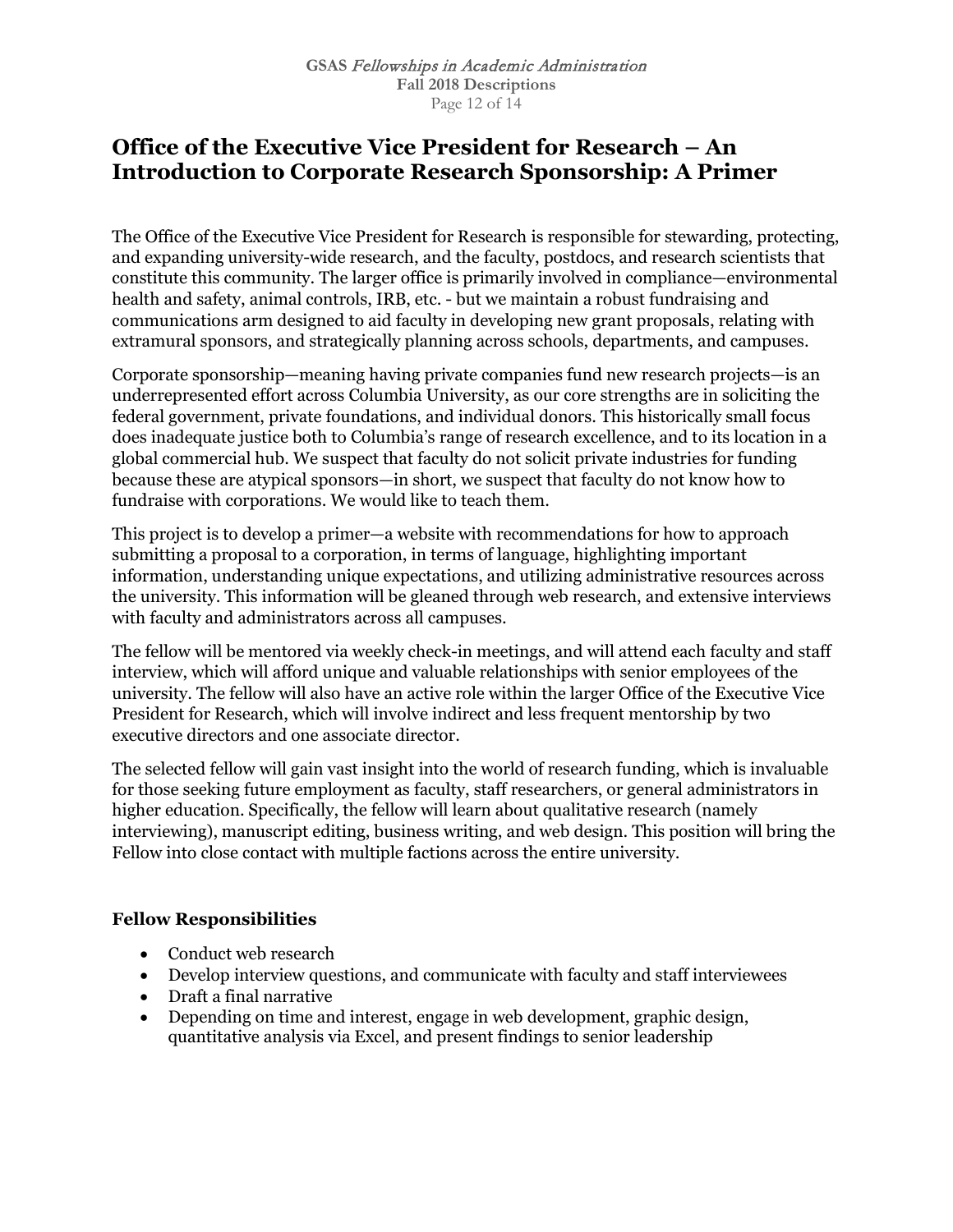## **Desired Qualifications**

- A background in the sciences, engineering, and/or medicine is useful but not necessary
- Prior experience with promotional writing, entrepreneurship and/or web development is also useful but not necessary

## **Expected Fellow Time Commitment**